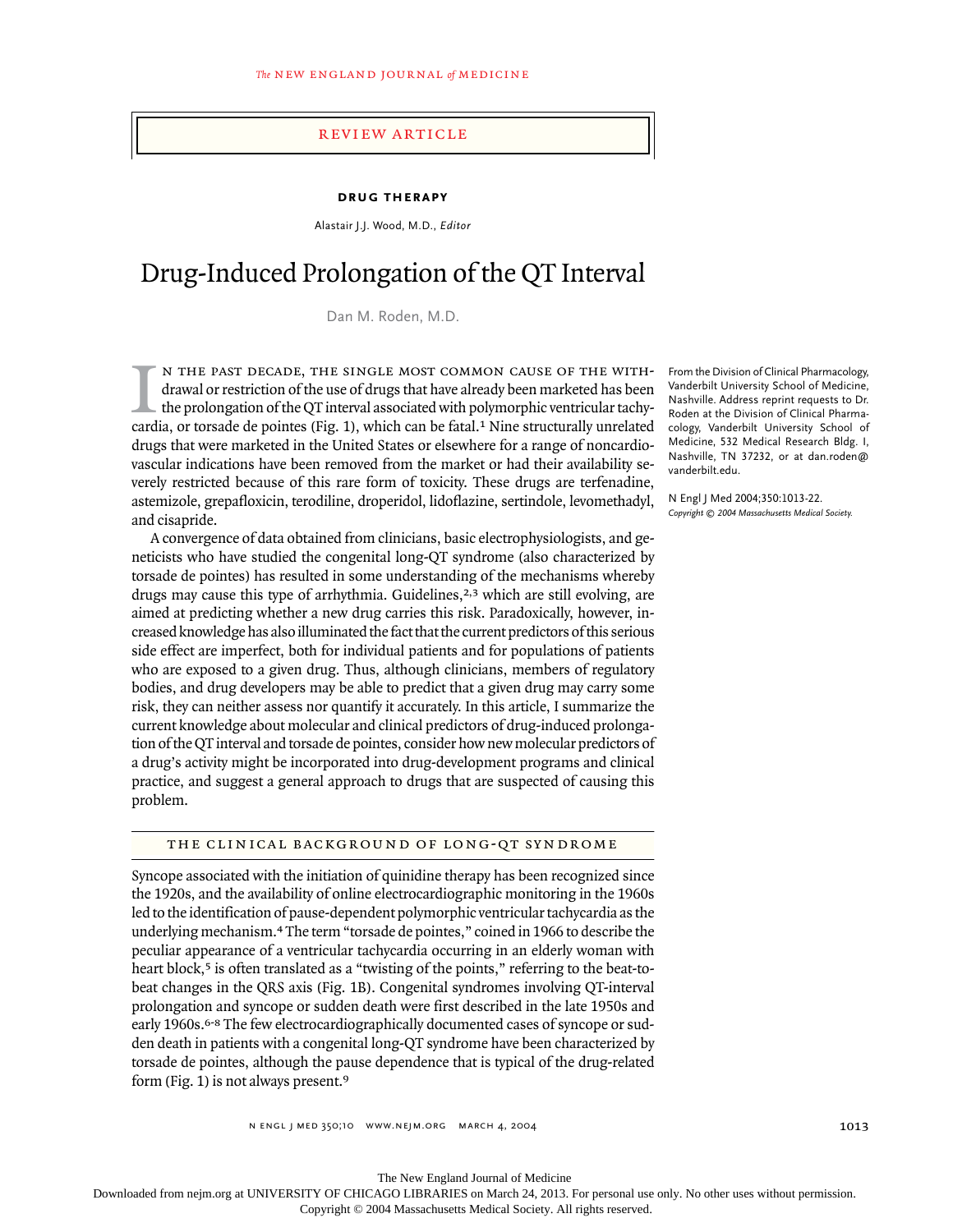#### *The* new england journal *of* medicine



**Figure 1. Rhythm Recordings from a 76-Year-Old Woman with Renal Dysfunction Who Was Treated with Sotalol for Atrial Fibrillation.**

Panel A was recorded after spontaneous conversion to sinus rhythm. There is a premature atrial beat (star) followed by a pause, and the subsequent sinus beat shows marked QT prolongation and deformity (arrow). Panel B was recorded several minutes later and shows a typical episode of torsade de pointes: there is a four-beat run of polymorphic ventricular tachycardia, a pause, and a sinus beat with a long and deformed QT interval (arrow), interrupted by another episode of polymorphic ventricular tachycardia (torsade de pointes). This pattern of onset — a short cycle followed by a long one followed by a short one — is typical of drug-associated torsade de pointes. Risk factors in this case included female sex, the administration of sotalol in a patient with renal failure (causing increased drug levels), and recent conversion from atrial fibrillation.

Although torsade de pointes can occur in many settings (such as heart block, as originally described), it is usually seen in patients with one of the congenital long-QT syndromes or in association with drug therapy. The drugs that are generally considered to confer a risk of torsade de pointes are listed in Table 1. Multiple clinical risk factors (Table 2 and Fig. 1) are often present in an individual case. These factors are not only helpful in estimating the risk for an individual patient but have also provided a starting point for basic research into underlying mechanisms. One example is the elucidation of mechanisms by which hypokalemia increases risk.23 Another risk factor is female sex, a powerful predictor of the risk of torsade de pointes in patients with congenital<sup>24</sup> and acquired<sup>10</sup> long-QT syndromes.25-27 How or whether variability in the expression of genes that determine normal cardiac electrophysiology28 explain the sex-dependent risk of torsade de pointes is not yet clear.

A unifying concept, "reduced repolarization reserve," has been used to explain the variable risk.<sup>29</sup> This framework suggests that the physiologic mechanisms that maintain normal cardiac repolarization vary among patients but are not apparent in a basal state. However, exposure to a drug that prolongs the QT interval, or the development of a risk factor such as bradycardia or hypokalemia, is more likely to cause exaggerated QT prolongation in a susceptible patient than in a nonsusceptible one.<sup>18</sup> In vitro studies suggest a corollary — that the risk of torsade de pointes varies even among persons with equivalent degrees of QT prolongation.30,31

## problems posed by technological and scientific advances

Clinical observations have been complemented by two major advances in characterizing drug actions in patients — the ability to acquire and analyze huge quantities of electrocardiographic data and the evolving understanding of the molecular and cellular changes that are induced by drugs that produce torsade de pointes. Both developments, how-

The New England Journal of Medicine Downloaded from nejm.org at UNIVERSITY OF CHICAGO LIBRARIES on March 24, 2013. For personal use only. No other uses without permission.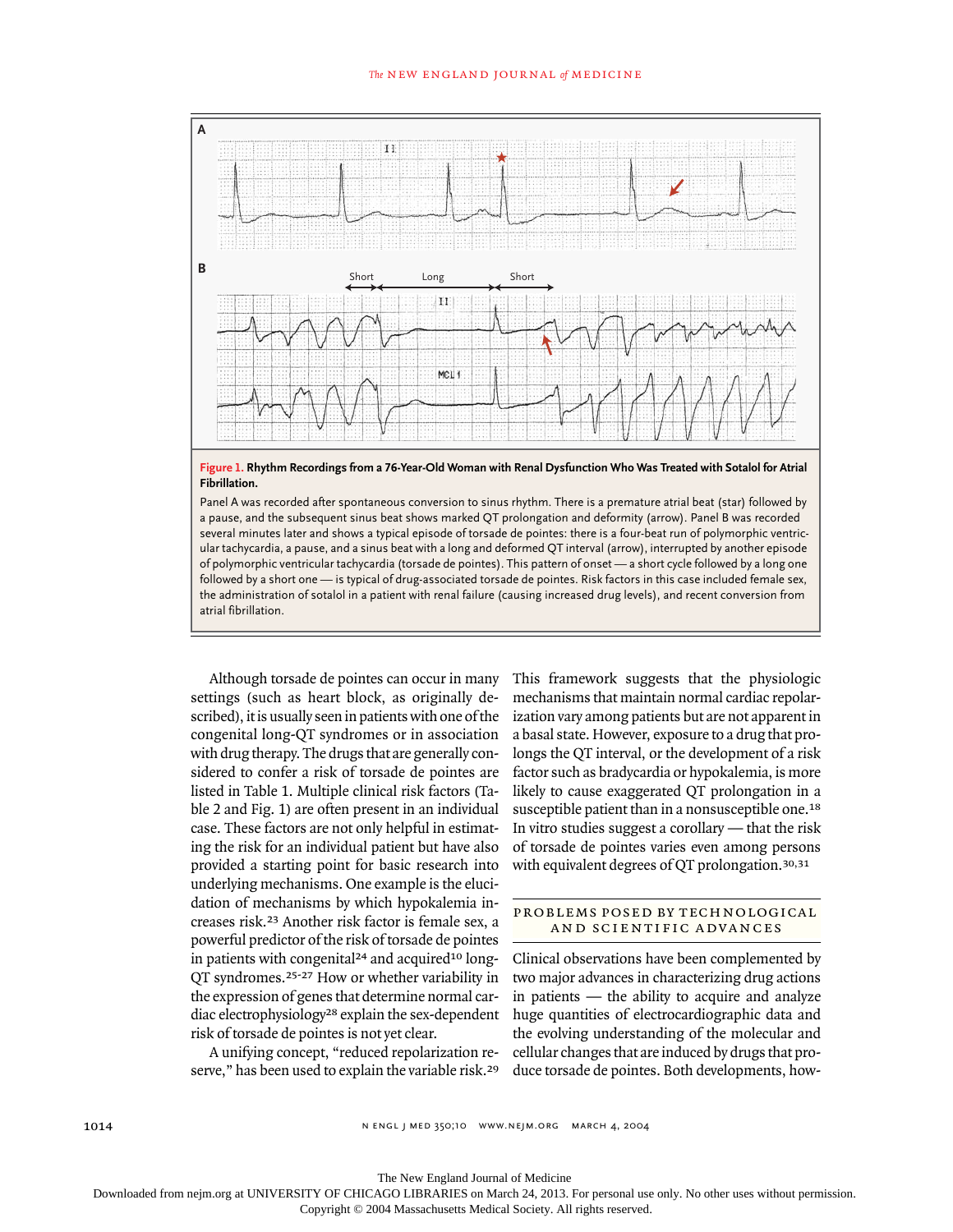ever, have generated new ambiguities with regard to the arrhythmogenic potential of available and newer drugs.

## **measurement and interpretation OF THE OT INTERVAL**

QT-interval–prolonging antiarrhythmic agents such as sotalol, dofetilide, and ibutilide can prolong the QT interval by more than 50 msec at clinically prescribed doses and may cause torsade de pointes. Indeed, the risk is sufficiently high with these drugs (more than 1 percent<sup>15,32,33</sup>) that in-hospital cardiac monitoring is recommended when treatment with these agents is initiated.

It is assumed, but has not been proved, that even a small drug-induced increase in the QT interval in a population indicates some risk of torsade de pointes if large numbers of patients are exposed. Indeed, some noncardiovascular drugs that have been withdrawn from the market because they cause torsade de pointes result in a mean increase in the QT interval as small as 5 to 10 msec in populations of patients.34,35 Since new drugs have generally been tested in only a few thousand patients at the time of their approval, the fact that no cases of torsade de pointes have been observed before a drug is approved is not very informative; even if no cases are recorded in a data base including 5000 patients, the 95 percent confidence interval for the risk of torsade de pointes would be 0 to 1 in 1600 — with the upper limit reflecting the potential for a very high incidence after marketing. In addition, the arrhythmia itself must be recorded in order to establish the diagnosis firmly, and patients may present not with syncope but with sudden death. If a new drug is being used to treat patients in whom a higher-than-average background incidence of sudden death is anticipated, the diagnosis of druginduced torsade de pointes may never even be considered. Post-marketing surveillance has helped to identify rare side effects of drugs after they are on the market,36,37 but the occurrence of such a fatal arrhythmia, which may be ascribed to an underlying disease, is probably underreported.<sup>38</sup>

The QT interval is used during drug development and by clinicians as a surrogate marker for the prediction of a serious adverse drug effect, syncope, or death due to torsade de pointes. However, as with many surrogate markers, its relationship to the event of interest is imperfect — the risk of torsade de pointes is not a linear function of the QT interval, nor of the extent of QT-interval prolongation

| Table 1. Drugs That May Cause Torsade de Pointes.*                                               |
|--------------------------------------------------------------------------------------------------|
| Drugs commonly involved                                                                          |
| Disopyramide                                                                                     |
| Dofetilide                                                                                       |
| <b>Ibutilide</b>                                                                                 |
| Procainamide                                                                                     |
| Quinidine                                                                                        |
| Sotalol                                                                                          |
| Bepridil                                                                                         |
| Other drugs †                                                                                    |
| Amiodarone                                                                                       |
| Arsenic trioxide                                                                                 |
| Cisapride                                                                                        |
| Calcium-channel blockers: lidoflazine (not marketed in<br>the United States)                     |
| Antiinfective agents: clarithromycin, erythromycin, halo-<br>fantrine, pentamidine, sparfloxacin |
| Antiemetic agents: domperidone, droperidol                                                       |
| Antipsychotic agents: chlorpromazine, haloperidol,<br>mesoridazine, thioridazine, pimozide       |
| Methadone                                                                                        |
| * Euskas information on the strength of the suidence link                                        |

information on the strength of the e ing various drugs to torsade de pointes may be found at http://www.torsades.org.

† The level of risk associated with these drugs depends on the dose and the population being treated; in general, the risk is probably less than 1 percent.

| Table 2. Risk Factors for Drug-Induced<br>Torsade de Pointes.*                                       |
|------------------------------------------------------------------------------------------------------|
| Female sex <sup>10</sup>                                                                             |
| Hypokalemia <sup>11,12</sup>                                                                         |
| Bradycardia <sup>11,12</sup>                                                                         |
| Recent conversion from atrial fibrillation, especially with<br>a QT-prolonging drug <sup>13,14</sup> |
| Congestive heart failure <sup>15</sup>                                                               |
| Digitalis therapy <sup>16</sup>                                                                      |
| High drug concentrations (with the exception of quini-<br>dine)                                      |
| Rapid rate of intravenous infusion with a QT-prolonging<br>drug <sup>17</sup>                        |
| Base-line QT prolongation <sup>16</sup>                                                              |
| Subclinical long-QT syndrome <sup>18,19</sup>                                                        |
| lon-channel polymorphisms <sup>20-22</sup>                                                           |
| Severe hypomagnesemia                                                                                |

\* Studies providing evidence of the effects are cited in the table.

during drug therapy. Prolongation of the absolute QT interval beyond 500 msec is commonly regarded as conferring an increased risk — a belief that is supported by recent data from a study of patients

1015

The New England Journal of Medicine

Downloaded from nejm.org at UNIVERSITY OF CHICAGO LIBRARIES on March 24, 2013. For personal use only. No other uses without permission.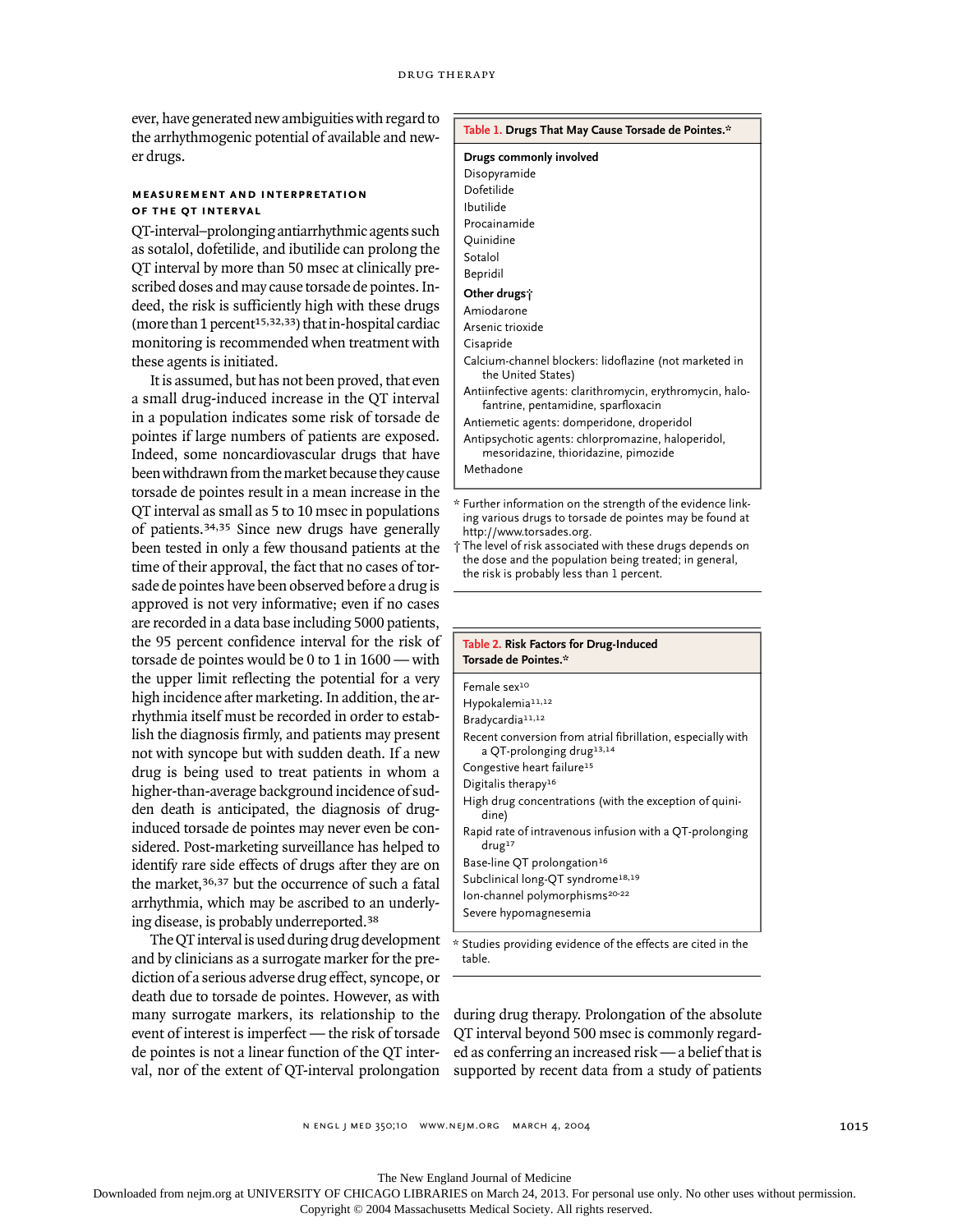with the congenital long-QT syndrome.39 The prolongation of the QT interval to longer than 500 msec during drug therapy should prompt a critical reevaluation of the risks and benefits of that therapy and consideration of therapeutic alternatives, in concert with a search for underlying predisposing factors such as hypokalemia or drug interactions.

Although abnormal QT-interval morphology (Fig. 1A) might predict an increased risk of torsade de pointes, analytic methods for assessing the relationship remain to be validated.40 The heart rate is an important variable affecting the QT interval, and a variety of methods have been proposed to derive a "rate-corrected" QT interval that permits the comparison of QT values obtained at different heart rates. Each approach has its deficiencies; no single "correct" method for deriving the QT value has been established.41 Drugs may independently affect the QT interval and the heart rate, and the successful treatment of a disease (such as infection or psychosis) may itself change the heart rate, further complicating the assessment of the QT interval at varying heart rates.

## **basic electrophysiological mechanisms**

The clinical finding of the lengthening of the QT interval represents the prolongation of action potentials in at least some cells in the ventricular myocardium (Fig. 2). When such prolongation of the action potential is recorded in preparations from animals, it may be followed by the development of deformities of the action potential, termed early after-depolarizations, which can, in turn, generate spontaneous, or "triggered," upstrokes (Fig. 2A). When such an upstroke is propagated through the whole heart, a ventricular ectopic beat preceded by a long QT interval is recorded on the surface electrocardiogram. A number of lines of evidence implicate early after-depolarizations and triggered activity in the genesis of torsade de pointes; notably, the conditions that elicit experimental early afterdepolarizations (slow stimulation rates, low extracellular potassium levels, and treatment with QTinterval–prolonging drugs) are those associated with torsade de pointes. Certain populations of cells in the conduction system (Purkinje fibers<sup>42</sup>) and midmyocardium (M cells<sup>46</sup>) appear to be especially likely to develop early after-depolarizations on drug challenge. Heterogeneity in the development of prolongation of the action potential and early afterdepolarizations results in a myocardium that is vulnerable to reentrant excitation, the probable proximate cause of torsade de pointes.45,47,48

One promising direction for research into the variability in the risk of torsade de pointes involves defining the molecular mechanisms that control the duration of action potential and the QT interval in the normal heart and in diseases such as the congenital long-QT syndrome or heart failure<sup>49</sup> (which increase the risk of torsade de pointes). Elegant genetic studies have been invaluable in identifying at least six separate genes that, if mutated, can cause the congenital long-QT syndrome.50-55 Study of one of these genes, the human ether-a-go-go–related gene (*HERG*), which encodes a potassium-channel protein that regulates a major repolarizing potassium current, has been especially informative about drug-associated torsade de pointes. *HERG* controls an important repolarizing current, termed  $I_{Kr}$ ; mutations in *HERG* reduce  $I_{Kr}$  and thus prolong action potentials in individual cells, causing the congenital long-QT syndrome. In addition, virtually all drugs that prolong the QT interval and cause torsade de pointes also block  $I_{Kr}$ .<sup>56</sup> Unfortunately, this finding is not specific, since many drugs that do not appear to cause torsade de pointes also block this current.

Another important consequence of clinical studies of congenital long-QT syndrome has been the recognition of incomplete penetrance; that is, family members with near-normal QT intervals may nevertheless carry the same mutations in genes associated with long-QT-syndrome disease<sup>50-55</sup> that cause QT-interval prolongation and an increased risk of sudden death in their relatives.<sup>57</sup>

Current evidence suggests that 5 to 10 percent of persons in whom torsade de pointes develops on exposure to QT-interval–prolonging drugs harbor mutations associated with the long-QT syndrome and can therefore be viewed as having a subclinical form of the congenital syndrome.18,19,58 This clinical observation is entirely consistent with the concept of reduced repolarization reserve arising from a mutation in an ion-channel gene, which predisposes the carrier to drug-induced torsade de pointes. An extension of this concept is that common polymorphisms may cause subtle variations in the function of any gene that contributes to the generation of normal action potentials and that such variation might become apparent only on exposure to an  $I_{Kr}$ -blocking drug or other sources of stress (such as hypokalemia or heart failure). The identi-

The New England Journal of Medicine

Downloaded from nejm.org at UNIVERSITY OF CHICAGO LIBRARIES on March 24, 2013. For personal use only. No other uses without permission.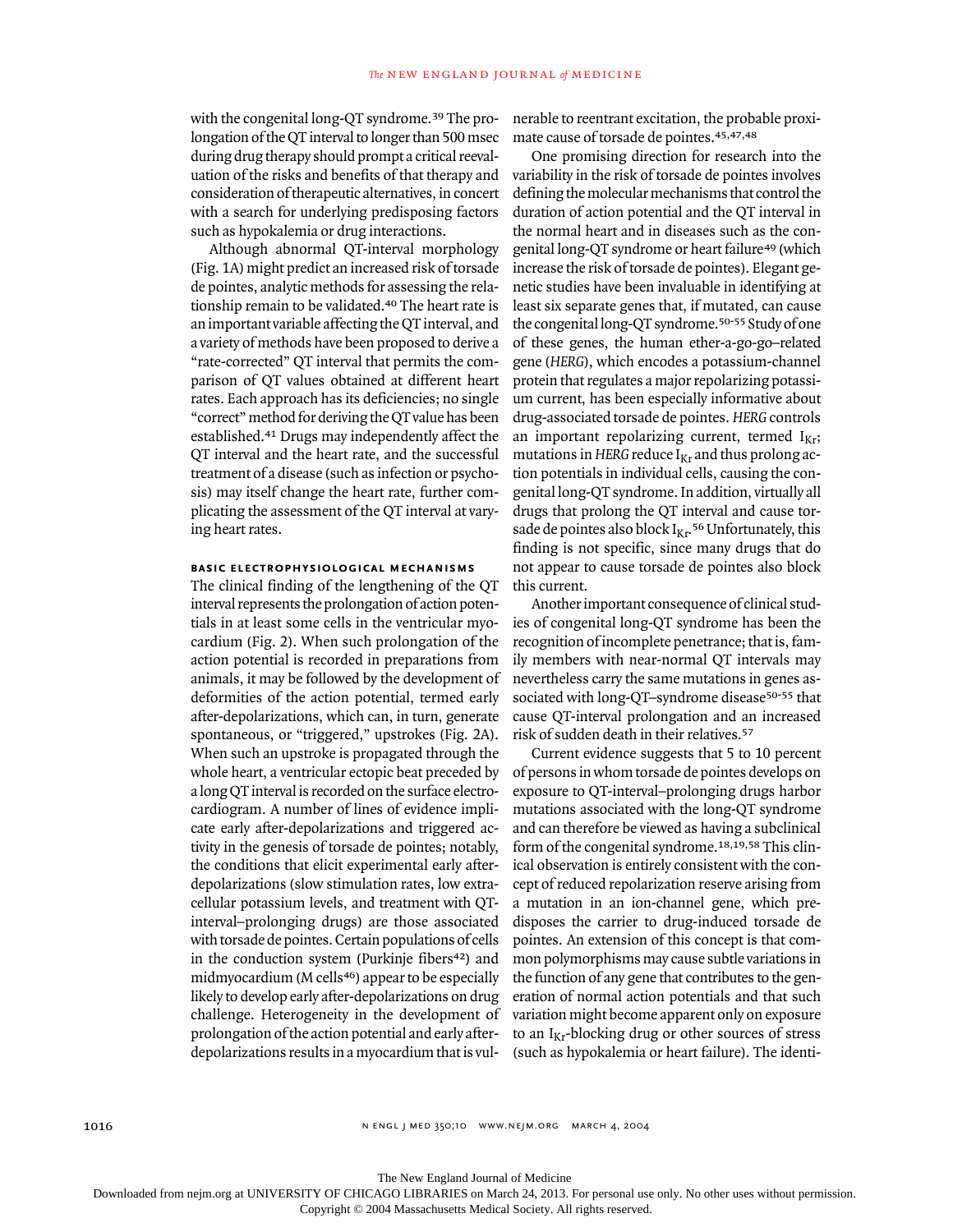

#### **Figure 2. Postulated Basic Mechanisms in Arrhythmias Related to Long-QT Intervals.**

As shown in Panel A, the exposure of cardiac Purkinje fibers (conduction-system tissue) from dogs to experimental conditions mimicking those seen in torsade de pointes results in action-potential prolongation, a deformity in the trajectory of repolarization termed an early after-depolarization (EAD), and a triggered beat arising from the early after-depolarization.42,43 As shown in Panel B, there are important differences among the durations and configurations of action potentials recorded from epicardial (Epi), midmyocardial (M cell), endocardial (Endo), and Purkinje-fiber (PF) sites (adapted with permission from Yan et al.44). The relationship between individual action potentials and the electrocardiogram (ECG) is shown by the tracings at the bottom. The action potentials on the left were recorded at a stimulation rate of 60 beats per minute, and those on the right were recorded at a rate of 15 per minute. The vertical lines denote the end of action potentials in epicardial sites (shortest) and M-cell sites (longest); at the slower rate, there is exaggerated heterogeneity in the durations of the action potentials, as well as QT-interval prolongation. Reentrant excitation caused by heterogeneity in the action potentials is postulated to be the mechanism causing torsade de pointes.<sup>45</sup> The differences among action potentials at various sites are thought to reflect subtle variations in function or expression of individual ion channels, the protein structures that underlie the multiple ionic currents that determine the time course of repolarization in individual cells.

The New England Journal of Medicine

Downloaded from nejm.org at UNIVERSITY OF CHICAGO LIBRARIES on March 24, 2013. For personal use only. No other uses without permission.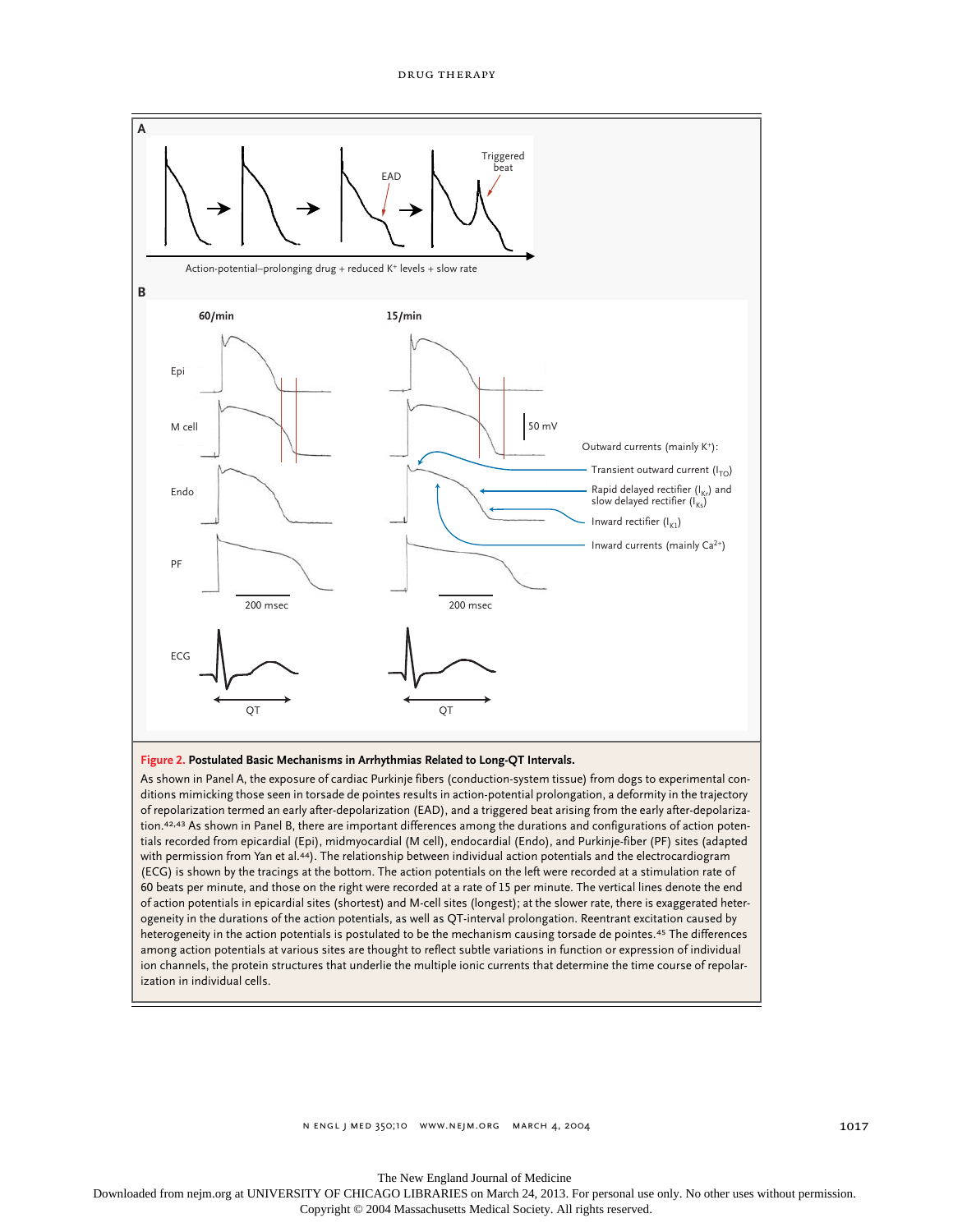fication and validation of such variants might have important public health consequences, since such polymorphisms may be frequent (the variants reported to date have frequencies of up to 15 percent), and their frequency may vary among ethnic groups.20-22

## identification of drugs that cause torsade de pointes

The link between torsade de pointes, a clinical drug effect, and changes in molecular and cellular physiology (the blocking of  $I_{Kr}$  and the prolongation of the action potential) (Fig. 3) is imperfect. Some drugs (e.g., verapamil and amiodarone) rarely cause torsade de pointes yet do block  $I_{Kr}$ .<sup>59,60</sup> Thus, it is likely that other pharmacologic actions are also involved — actions that prevent torsade de pointes either directly (e.g., by blocking early after-depolar-



#### **Figure 3. Effects of a Drug on Whole-Organ Function.**

The effects of a drug on the function of an organ can be viewed as a cascade. The delivery of the drug to a molecular site of action is the first step. In each yellow area in the center of the figure, subsequent generic levels of action are shown on the left, with the specific example of drug-induced torsade de pointes on the right. Drug metabolites may also contribute to the clinical effects of the drug. At each level, physiological, genomic, or drug-specific or metabolite-specific properties may influence the drug effect that occurs; examples in the case of torsade de pointes associated with HERG blockade are shown on the right. A fundamental difficulty with toxic drug effects that occur at a low frequency is that an action at the level of a molecular target is an imperfect predictor of the effect on the whole organ.

izations61) or indirectly, by blunting the prolongation of the action potential that precedes an arrhythmia. Indeed, amiodarone routinely prolongs the QT interval to more than 500 msec but rarely causes torsade de pointes.62 The antihistamine terfenadine, a potent  $I_{Kr}$  blocker that can cause torsade de pointes, nevertheless did not prolong action potentials in studies involving cardiac Purkinje fibers in dogs.63 Thus, it is difficult to predict whether a particular drug will cause torsade de pointes in any single patient or in a population of patients (Fig. 3).

QT-interval–prolonging antiarrhythmic drugs represent one end of a spectrum of risk; torsade de pointes develops in more than 1 percent of patients who receive these agents (with the exception of amiodarone). This outcome can be readily predicted: in large groups of patients, these drugs have been shown to block  $I_{Kr}$ , increase the duration of action potentials, and prolong the average QT interval unambiguously (generally by more than 50 msec).

Terfenadine seems to represent the other end of the risk spectrum, given the nature of the evidence that it can induce torsade de pointes and that led to its withdrawal from the market.64 The average prolongation of the QT interval in normal persons who are exposed to therapeutic doses of terfenadine is minimal — approximately 6 msec.34 With larger doses, or in patients with heart failure (a setting of reduced repolarization reserve), the terfenadineinduced QT-interval prolongation is greater.<sup>34</sup>

Terfenadine is a very potent  $I_{Kr}$  blocker but is nearly completely biotransformed by the CYP3A enzyme system before entering the systemic circulation. Its major metabolite, fexofenadine, is noncardioactive and is now marketed as Allegra. When CYP3A is inhibited (for example, by the simultaneous administration of erythromycin or ketoconazole65) or overwhelmed (because of an overdose, for example66), or when its activity is reduced by disease (such as cirrhosis67,68), the concentration of unmetabolized terfenadine entering the systemic circulation increases markedly, resulting in a greater prolongation of the QT interval (Fig. 3).

Thus, the small change in the QT interval observed in normal volunteers exposed to usual doses of terfenadine can be interpreted in two ways. First, several million patients were exposed to terfenadine in the late 1980s and early 1990s with no recognized cases of torsade de pointes, so a mean increase of 6 msec might indicate that the drug confers next to no risk of torsade de pointes. On the other hand, this small increase in the QT interval

The New England Journal of Medicine

Downloaded from nejm.org at UNIVERSITY OF CHICAGO LIBRARIES on March 24, 2013. For personal use only. No other uses without permission.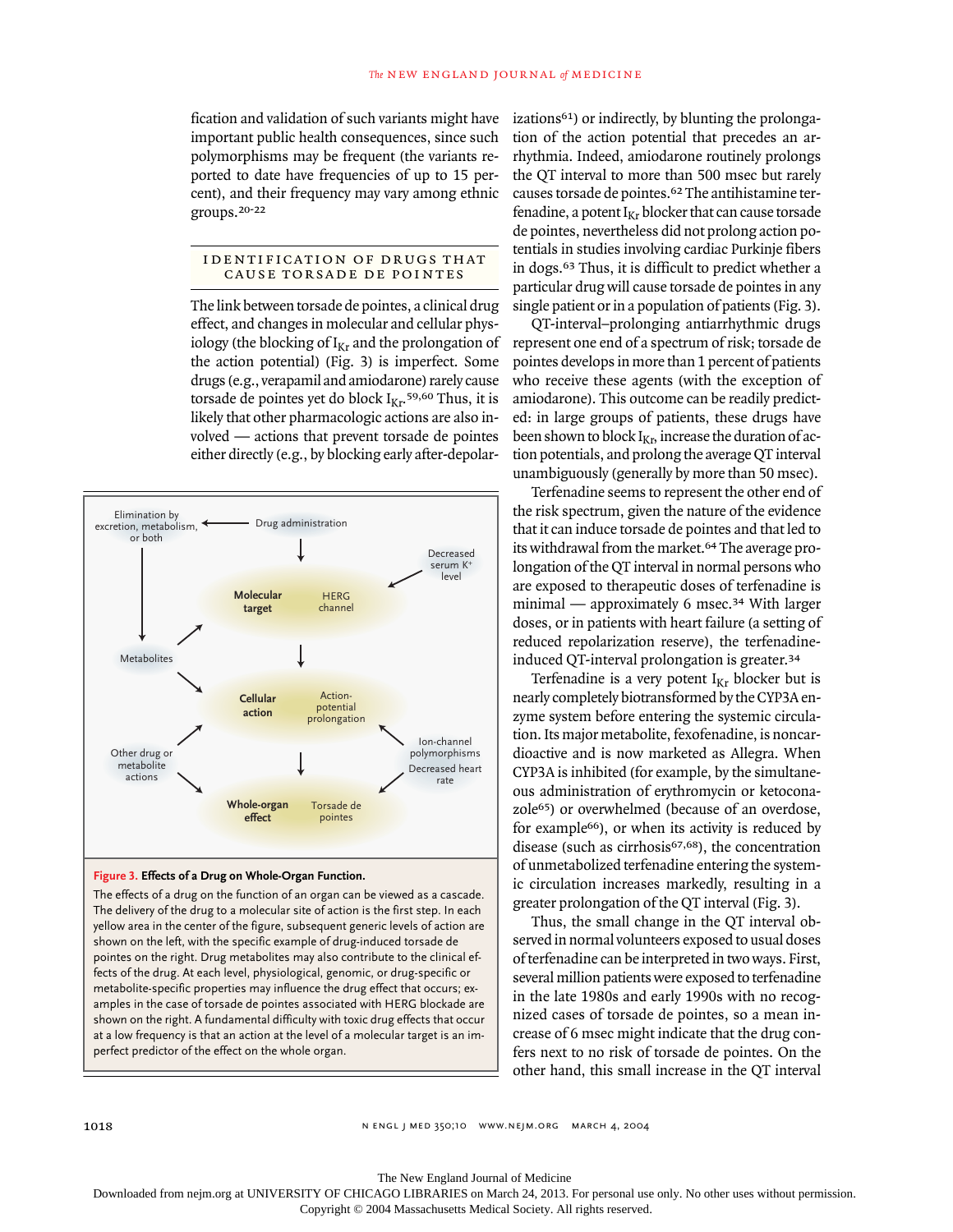might also suggest that certain patients might be at much higher risk in particular clinical circumstances. The experience with terfenadine suggests that a serious potential for toxic effects can arise with a potent  $I_{Kr}$  blocker that is eliminated by a single route of drug disposition, the activity of which depends on genetic factors, the presence or absence of disease, or the simultaneous administration of inhibitor compounds. In addition, patients with already reduced repolarization reserve (such as those with heart failure or subclinical congenital long-QT syndrome), who may not tolerate the insult or even a small increase in the QT interval, may be at increased risk for torsade de pointes.<sup>34</sup>

## weighing risks and benefits

The decision by a physician to use a drug (or by a regulatory agency to approve one) is predicated on the assumption that the benefits of therapy, however defined, outweigh the risks. Arsenic trioxide presents an interesting example of this balance. Although this drug is known to provoke torsade de pointes,69 it is also uniquely effective in an otherwise fatal disease, relapsed acute promyelocytic leukemia.70 Therefore, until alternative therapy becomes available, arsenic trioxide remains a drug of first choice, despite its potential for causing arrhythmia. Similarly, bepridil may cause torsade de pointes but may provide antianginal activity in some patients whose symptoms are resistant to other drugs,71 and antiarrhythmic drugs conferring a high risk of torsade de pointes remain on the market because their benefits are believed to outweigh their risks, at least in some settings. On the other hand, a drug that causes even a very low incidence of torsade de pointes would be unacceptable if safer alternative forms of therapy were available or if the indication were not itself serious, however that term was defined.

New drugs present a special problem, because at the time approval by the Food and Drug Administration (FDA) is considered, clinical experience with each drug is limited, and many new agents may weakly antagonize  $I_{Kr}$  or produce a small but reproducible degree of QT-interval prolongation in thousands of patients. The decision ultimately rests on an estimate of the perceived risk relative to the expected benefits for patients and society. Estimates of benefit are specific to particular indications, but they may include an assessment of whether the specific disease entity itself is associated with very high

morbidity or mortality that the drug may be expected to reduce, as well as consideration of the efficacy and toxicity of other available therapies. These issues have been discussed extensively in FDA deliberations over several recent new drugs (e.g., moxifloxacin<sup>72</sup> and ziprasidone<sup>73</sup>). Both of these agents produce  $I_{Kr}$  blockade in vitro and have induced prolongation of the QT interval by 5 to 14 msec in clinical trials. In both cases, there was also a suggestion — unproved by formal clinical studies — of a clinical advantage over existing therapies in some settings.

### decision making and drugs with qt-interval– prolonging potential

Clinicians (often noncardiologists) are increasingly faced with both older and newly approved drugs with labeling that mentions the potential to prolong the QT interval and thus to cause torsade de pointes. Performing cardiovascular screening before prescribing such drugs seems unlikely to be cost effective; the package inserts for some, but not all, of the noncardiovascular drugs listed in Table 2 explicitly recommend obtaining a base-line electrocardiogram. However, a few simple aspects of the patient's history should alert a practitioner to a potentially increased risk.

Elderly women, persons with advanced heart disease, patients receiving other drugs that prolong the QT interval directly or indirectly (e.g., diuretics that cause hypokalemia), patients with a family history of sudden death, and patients with a complex medical regimen that includes drugs with the potential to inhibit important drug-elimination mechanisms are all at increased risk. Certain drugs frequently inhibit drug elimination (through a variety of mechanisms) and thus should be a cause for special concern; examples include erythromycin, clarithromycin, ketoconazole, itraconazole, amiodarone, quinidine, and many antidepressants and antiretroviral agents.<sup>74</sup>

If therapy with a drug that has QT-interval–prolonging potential is started, patients should be warned to report promptly any symptoms such as new palpitations and near-syncope or syncope (even without palpitations), as well as intercurrent conditions or therapies that can cause hypokalemia (e.g., gastroenteritis or the addition of a diuretic to the patient's regimen). Routine electrocardiographic examination during treatment to detect asymp-

1019

The New England Journal of Medicine

Downloaded from nejm.org at UNIVERSITY OF CHICAGO LIBRARIES on March 24, 2013. For personal use only. No other uses without permission.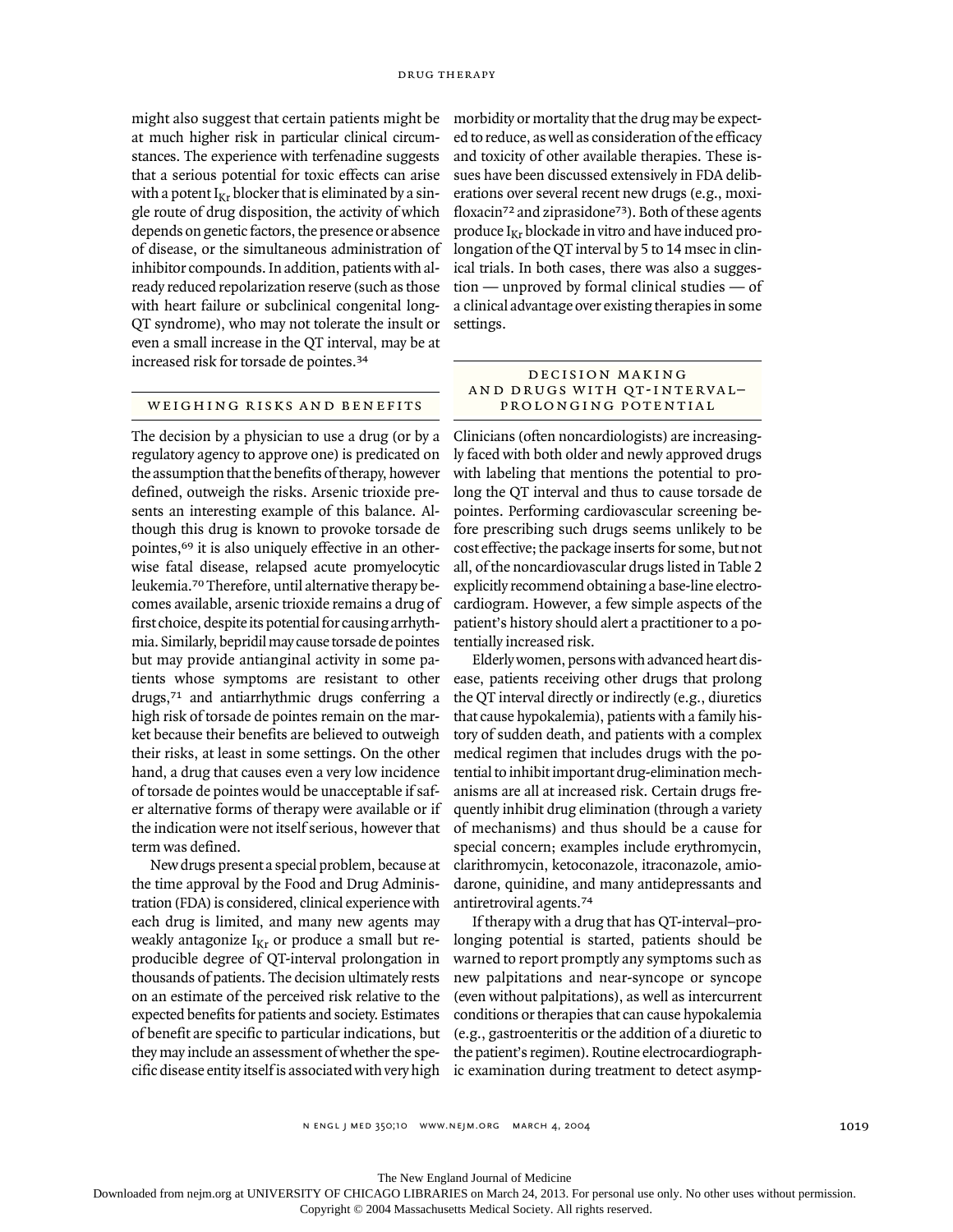tomatic prolongation of the QT interval to more than 500 msec or abnormal postectopic QT intervals (Fig. 1) may be considered in such high-risk situations, although whether these precautions can reduce risk is unknown.

If any rare but serious adverse drug reaction occurs often enough, and if alternative therapies are available, the offending drug may be withdrawn from the market, even if the mechanisms underlying the adverse effect are not understood. The current understanding of the mechanisms that cause torsade de pointes changes this situation: a drug may now be implicated as a potential cause of the adverse effect (at some unknown frequency) even in the absence of any cases. The recognition of these mechanisms highlights important issues in the risk–benefit analyses performed daily by the medical community. Clinical pharmacokinetic principles indicate that drugs that interact with a protein that mediates serious toxicity (such as the HERG protein) and that are eliminated by a single route of drug disposition may present an especially serious problem. Genetic variants, disease, or the simultaneous administration of inhibitor compounds are most likely to alter the drug concentrations, and hence the level of risk, in this situation (Fig. 3).

Although it may be difficult, it is important to educate health care providers and to develop pharmacy systems that detect the simultaneous prescribing of drugs with the potential for serious adverse interactions. However, multiple attempts by regulatory agencies and drug companies to limit the administration of dangerous combinations, such as cisapride and erythromycin, have been only transiently successful.75-77 Prescribers should recognize that most drugs have multiple, and often unanticipated, actions. In addition, even drugs that are designed to interact with a single molecular target act in a complex biologic milieu. Unusual drug reac-

tions may arise as a result of multiple factors, including changes in physiology conferred by the disease being treated, genetics, or environment (e.g., reduced repolarization reserve). Common gene polymorphisms may modulate patients' susceptibility to adverse drug reactions. Finally, evaluation of the risk of toxic drug effects may include the assessment of a drug's effects on physiologically rational surrogate markers (such as the QT interval), but it is rare that there is a one-to-one correspondence between a surrogate for a toxic effect and the effect itself.

## broader implications

Rare, poorly understood side effects occur with many highly effective drugs, and the withdrawal of these medications from the market would probably harm more patients than it would help. Our partial understanding of the mechanisms underlying torsade de pointes is a two-edged sword. On the one hand, drug safety has been improved: we are unlikely to see more new drugs that unexpectedly result in a high risk of torsade de pointes after they have reached the market.<sup>78</sup> On the other hand, as the molecular markers of risk for this and other unusual actions of drugs are elucidated, there is a great risk of paralyzing the drug-development process in what is probably a fruitless effort to develop drugs that are entirely devoid of adverse effects. Ultimately, the cost to society of marketing new drugs associated with at most an extremely small incidence of the serious adverse effects that are now crudely predictable on the basis of preclinical experience must be weighed against the overall benefits that such new therapies may confer.

Supported in part by grants (HL46681, HL49989, and HL65962) from the Public Health Service.

#### **references**

DM, Califf RM. Cardiac repolarization: current knowledge, critical gaps, and new approaches to drug development and patient management. Am Heart J 2002;144: 769-81.

**4.** Selzer A, Wray HW. Quinidine syncope, paroxysmal ventricular fibrillations occurring during treatment of chronic atrial arrhythmias. Circulation 1964;30:17-26.

**5.** Dessertenne F. La tachycardie ventriculaire à deux foyers opposés variables. Arch Mal Coeur 1966;59:263-72.

**6.** Jervell A, Lange-Nielsen F. Congenital

deaf-mutism, functional heart disease with prolongation of the Q-T interval, and sudden death. Am Heart J 1957;54:59-68.

**7.** Romano C, Gemme G, Pongiglione R. Aritmie cardiache rare in dell'eta pediatrica. Clin Pediatr 1963;45:656-83.

**8.** Ward OC. A new familial cardiac syndrome in children. J Ir Med Assoc 1964;54: 103-6.

**9.** Viskin S, Fish R, Zeltser D, et al. Arrhythmias in the congenital long QT syndrome: how often is torsade de pointes pause dependent? Heart 2000;83:661-6.

The New England Journal of Medicine

Downloaded from nejm.org at UNIVERSITY OF CHICAGO LIBRARIES on March 24, 2013. For personal use only. No other uses without permission.

**<sup>1.</sup>** Lasser KE, Allen PD, Woolhandler SJ, Himmelstein DU, Wolfe SM, Bor DH. Timing of new black box warnings and withdrawals for prescription medications. JAMA 2002;287:2215-20.

**<sup>2.</sup>** Haverkamp W, Breithardt G, Camm AJ, et al. The potential for QT prolongation and proarrhythmia by non-antiarrhythmic drugs: clinical and regulatory implications: report on a policy conference of the European Society of Cardiology. Eur Heart J 2000;21:1216- 31.

**<sup>3.</sup>** Anderson ME, Al Khatib SM, Roden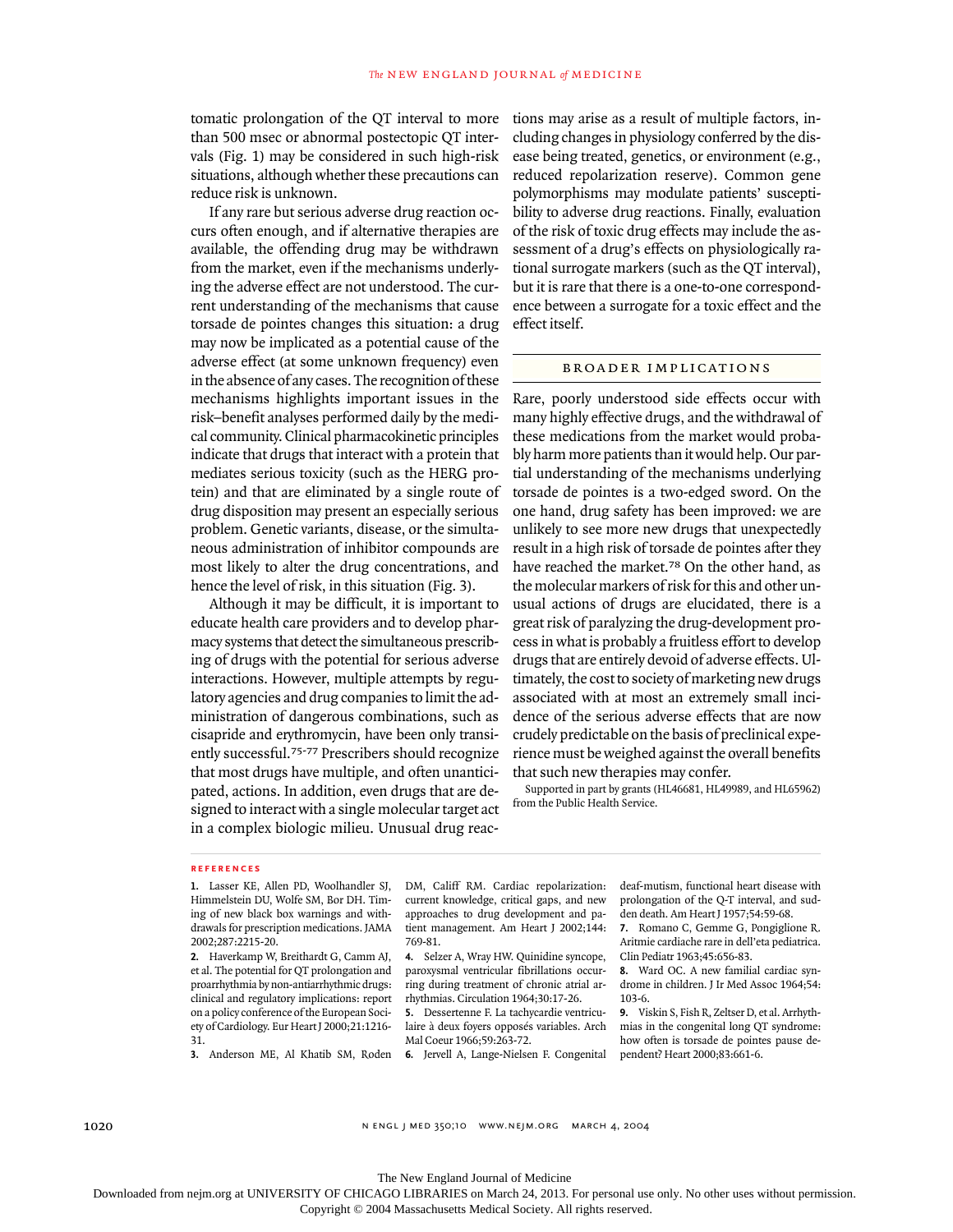**10.** Makkar RR, Fromm BS, Steinman RT, Meissner MD, Lehmann MH. Female gender as a risk factor for torsades de pointes associated with cardiovascular drugs. JAMA 1993;270:2590-7.

**11.** Kay GN, Plumb VJ, Arciniegas JG, Henthorn RW, Waldo AL. Torsades de pointes: the long-short initiating sequence and other clinical features: observations in 32 patients. J Am Coll Cardiol 1983;2:806-17.

**12.** Roden DM, Woosley RL, Primm RK. Incidence and clinical features of the quinidine-associated long QT syndrome: implications for patient care. Am Heart J 1986; 111:1088-93.

**13.** Choy AMJ, Darbar D, Dell'Orto S, Roden DM. Exaggerated QT prolongation and cardioversion of atrial fibrillation. J Am Coll Cardiol 1999;34:396-401.

**14.** Nowinski K, Gadler F, Jensen-Urstad M, Bergfeldt L. Transient proarrhythmic state following atrioventricular junction radiofrequency ablation: pathophysiologic mechanisms and recommendations for management. Am J Med 2002;113:596-602.

**15.** Torp-Pedersen C, Møller M, Bloch-Thomsen PE, et al. Dofetilide in patients with congestive heart failure and left ventricular dysfunction. N Engl J Med 1999;341: 857-65.

**16.** Houltz B, Darpo B, Edvardsson N, et al. Electrocardiographic and clinical predictors of torsades de pointes induced by almokalant infusion in patients with chronic atrial fibrillation or flutter: a prospective study. Pacing Clin Electrophysiol 1998;21:1044-57. **17.** Carlsson L, Abrahamsson C, Andersson B, Duker G, Schiller-Linhardt G. Proarrhythmic effects of the class III agent almokalant: importance of infusion rate, QT dispersion, and early afterdepolarisations. Cardiovasc Res 1993;27:2186-93.

**18.** Donger C, Denjoy I, Berthet M, et al. KVLQT1 C-terminal missense mutation causes a forme fruste long-QT syndrome. Circulation 1997;96:2778-81.

**19.** Napolitano C, Schwartz PJ, Brown AM, et al. Evidence for a cardiac ion channel mutation underlying drug-induced QT prolongation and life-threatening arrhythmias. J Cardiovasc Electrophysiol 2000;11:691-6. **20.** Sesti F, Abbott GW, Wei J, et al. A common polymorphism associated with antibiotic-induced cardiac arrhythmia. Proc Natl Acad Sci U S A 2000;97:10613-8.

**21.** Wei J, Yang IC-H, Tapper AR, et al. *KCNE1* polymorphism confers risk of druginduced long QT syndrome by altering kinetic properties of  $\rm I_{Ks}$  potassium channels. Circulation 1999;100:Suppl I:I-495. abstract. **22.** Splawski I, Timothy KW, Tateyama M, et al. Variant of SCN5A sodium channel implicated in risk of cardiac arrhythmia. Science 2002;297:1333-6.

**23.** Yang T, Roden DM. Extracellular potassium modulation of drug block of  $I_{Kr}$ : implications for torsades de pointes and reverse use-dependence. Circulation 1996;93:407- 11.

**24.** Locati EH, Zareba W, Moss AJ, et al. Age- and sex-related differences in clinical manifestations in patients with congenital long-QT syndrome: findings from the International LQTS Registry. Circulation 1998; 97:2237-44.

**25.** Wu Y, Anderson ME. Reduced repolarization reserve in ventricular myocytes from female mice. Cardiovasc Res 2002;53:763-9. **26.** Pham TV, Sosunov EA, Gainullin RZ, Danilo P Jr, Rosen MR. Impact of sex and gonadal steroids on prolongation of ventricular repolarization and arrhythmias induced by I(K)-blocking drugs. Circulation 2001; 103:2207-12.

**27.** Pham TV, Sosunov EA, Anyukhovsky EP, Danilo P Jr, Rosen MR. Testosterone diminishes the proarrhythmic effects of dofetilide in normal female rabbits. Circulation 2002; 106:2132-6.

**28.** Drici MD, Burklow TR, Haridasse V, Glazer RI, Wossley RL. Sex hormones prolong the QT interval and downregulate potassium channel expression in the rabbit heart. Circulation 1996;94:1471-4.

**29.** Roden DM. Taking the "idio" out of "idiosyncratic": predicting torsades de pointes. Pacing Clin Electrophysiol 1998;21:1029-34. **30.** Gbadebo TD, Trimble RW, Khoo MS, Temple J, Roden DM, Anderson ME. Calmodulin inhibitor W-7 unmasks a novel electrocardiographic parameter that predicts initiation of torsade de pointes. Circulation 2002;105:770-4.

**31.** Shimizu W, Antzelevitch C. Differential effects of beta-adrenergic agonists and antagonists in LQT1, LQT2 and LQT3 models of the long QT syndrome. J Am Coll Cardiol 2000;35:778-86.

**32.** Stambler BS, Wood MA, Ellenbogen KA, Perry KT, Wakefield LK, VanderLugt JT. Efficacy and safety of repeated intravenous doses of ibutilide for rapid conversion of atrial flutter or fibrillation. Circulation 1996; 94:1613-21.

**33.** Velebit V, Podrid P, Lown B, Cohen BH, Graboys TB. Aggravation and provocation of ventricular arrhythmias by antiarrhythmic drugs. Circulation 1982;65:886-94.

**34.** Pratt CM, Ruberg S, Morganroth J, et al. Dose-response relation between terfenadine (Seldane) and the QTc interval on the scalar electrocardiogram: distinguishing a drug effect from spontaneous variability. Am Heart J 1996;131:472-80.

**35.** Khongphatthanayothin A, Lane J, Thomas D, Yen L, Chang D, Bubolz B. Effects of cisapride on QT interval in children. J Pediatr 1998;133:51-6.

**36.** Lee WM. Drug-induced hepatotoxicity. N Engl J Med 2003;349:474-85.

**37.** Woosley RL, Chen Y, Freiman JP, Gillis RA. Mechanism of the cardiotoxic actions of terfenadine. JAMA 1993;269:1532-6.

**38.** Hennessy S, Bilker WB, Knauss JS, et al. Cardiac arrest and ventricular arrhythmia in patients taking antipsychotic drugs: cohort study using administrative data. BMJ 2002; 325:1070.

**39.** Priori SG, Schwartz PJ, Napolitano C, et al. Risk stratification in the long-QT syndrome. N Engl J Med 2003;348:1866-74.

**40.** Vila JA, Gang Y, Rodriguez Presedo JM, Fernandez-Delgado M, Barro S, Malik M. A new approach for TU complex characterization. IEEE Trans Biomed Eng 2000;47: 764-72.

**41.** Malik M, Farbom P, Batchvarov V, Hnatkova K, Camm AJ. Relation between QT and RR intervals is highly individual among healthy subjects: implications for heart rate correction of the QT interval. Heart 2002;87: 220-8.

**42.** Roden DM, Hoffman BF. Action potential prolongation and induction of abnormal automaticity by low quinidine concentrations in canine Purkinje fibers: relationship to potassium and cycle length. Circ Res 1985;56:857-67.

**43.** Brachmann J, Scherlag BJ, Rosenshtraukh LV, Lazzara R. Bradycardia-dependent triggered activity: relevance to druginduced multiform ventricular tachycardia. Circulation 1983;68:846-56.

**44.** Yan GX, Shimizu W, Antzelevitch C. Characteristics and distribution of M cells in arterially perfused canine left ventricular wedge preparations. Circulation 1998;98: 1921-7.

**45.** Akar FG, Yan GX, Antzelevitch C, Rosenbaum DS. Unique topographical distribution of M cells underlies reentrant mechanism of torsade de pointes in the long-QT syndrome. Circulation 2002;105: 1247-53.

**46.** Sicouri S, Antzelevitch C. Drug-induced afterdepolarizations and triggered activity occur in a discrete subpopulation of ventricular muscle cells (M cells) in the canine heart: quinidine and digitalis. J Cardiovasc Electrophysiol 1993;4:48-58.

**47.** el-Sherif N, Caref EB, Yin H, Restivo M. The electrophysiological mechanism of ventricular arrhythmias in the long QT syndrome: tridimensional mapping of activation and recovery patterns. Circ Res 1996; 79:474-92.

**48.** El-Sherif N, Caref EB, Chinushi M, Restivo M. Mechanism of arrhythmogenicity of the short-long cardiac sequence that precedes ventricular tachyarrhythmias in the long QT syndrome. J Am Coll Cardiol 1999; 33:1415-23.

**49.** Burashnikov A, Antzelevitch C. Block of I(Ks) does not induce early afterdepolarization activity but promotes beta-adrenergic agonist-induced delayed afterdepolarization activity. J Cardiovasc Electrophysiol 2000; 11:458-65.

**50.** Curran ME, Splawski I, Timothy KW, Vincent GM, Green ED, Keating MT. A molecular basis for cardiac arrhythmia: *HERG* mutations cause long QT syndrome. Cell 1995;80:795-803.

**51.** Wang Q, Shen J, Splawski I, et al. *SCN5A* mutations associated with an inherited cardiac arrhythmia, long QT syndrome. Cell 1995;80:805-11.

n engl j med 350;10 www.nejm.org march 4, 2004

1021

The New England Journal of Medicine

Downloaded from nejm.org at UNIVERSITY OF CHICAGO LIBRARIES on March 24, 2013. For personal use only. No other uses without permission.